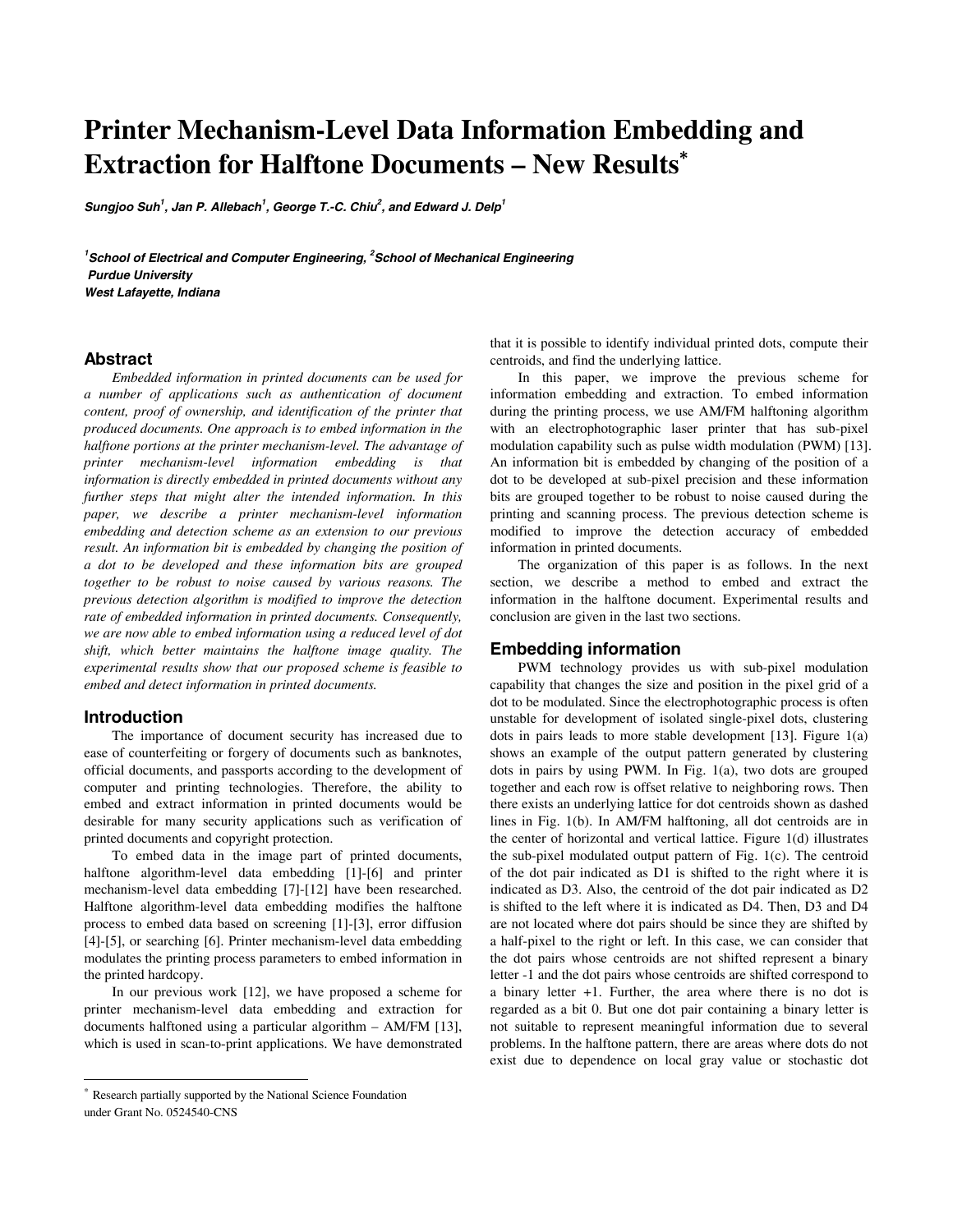placement. In some cases, dots fail to develop due to instability of the electrophtographic process. To solve these problems, we partition a halftoned image into fixed blocks of size  $m \times n$ . In this case, all binary letters in a block are composed of -1 and 0, or 1 and 0. Figure 2(a) illustrates the halftone pattern in a block with *m*  $= 4$  and  $n = 6$ . Figure 2(b) and 2(c) show examples of the information embedded in the halftone pattern in Fig. 2(a). To embed information bit of -1 as shown in Fig. 2(b), every dot pair in the block is not shifted. To embed information bit of  $+1$  as shown in Fig. 2(c), all dot pairs in the block are right-shifted by a half-pixel.



**Figure 1**. Example of (a) halftone pattern, (b) underlying lattices in halftone pattern, (c) halftone pattern before embedding information, and (d) halftone pattern with embedded information.



**Figure 2**. Example of (a) halftone pattern in a block of size 4 x 6, (b) output pattern embedded with information bit of -1, and (c) output pattern embedded with information bit of  $+1$ .

# **Extracting the embedded information**

The process of extracting the embedded information from a halftone document is depicted in Fig. 3. The scanned image is obtained by scanning the printed document that contains the embedded information. After scanning the printed document, preprocessing is performed on the scanned image to eliminate noise introduced during the printing and scanning process. Then the preprocessed image is analyzed to detect binary letters. After detecting binary letters, the embedded information is extracted on a block basis.



**Figure 3**. Diagram for extracting the embedded information from a scanned document.

#### **A. Preprocessing**

Preprocessing in this paper is similar to the method in our previous work, but is different in details. It consists of binarization, morphological operation, and connected-components. Unlike our previous method, the scanned image is binarized by Kittler's minimum error thresholding method [14] instead of Otsu's method [15] since we found out that background paper and foreground dots are well modeled as a mixture of two Gaussians. After binarizing the scanned image, a binary closing operation followed by an opening operation is performed to remove some noisy toner particles and aggregate the scattered particles. To remove the remaining noise around each cluster of dots, regions that have less than a certain number of connected-components are eliminated.

#### **B. Detection**

Dot centroids are calculated after preprocessing the scanned image. Since the preprocessed image contains clusters for each dot, the dot centroids are calculated by computing weighted averages based on the spatial distribution of toner absorptance throughout the dot's corresponding preprocessed image. Then we perform skew correction by finding the angle that has the maximum number of zeros in the projection of printer scan direction over a range of angles. After finding the skew angle, we perform a Fast Fourier Transform (FFT) for *N* data points from the projection of the skew-corrected image. Since the unit length *R* of the rectangular lattice that contains the dots is related to the fundamental frequency, we can obtain the unit length of the lattice from

$$
R = \frac{N}{f_{\text{max}}},\tag{1}
$$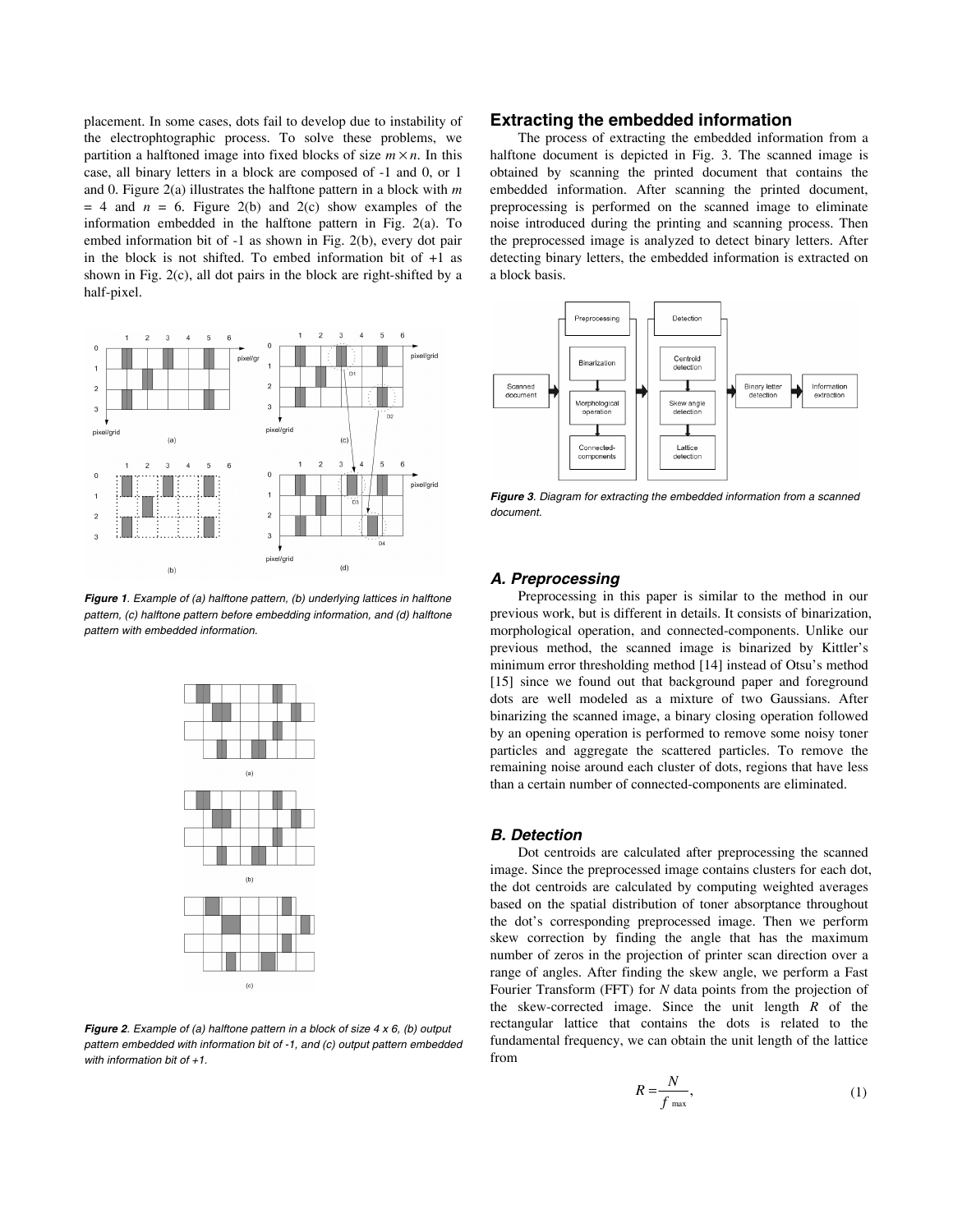where  $f_{max}$  is the frequency component that has the maximum magnitude in the FFT.

#### **C. Finding underlying lattice**

Since we can only image a limited portion of the halftone document at a time to capture the printed halftone dot pattern with adequate detail, we need a method to find the underlying lattice of the individually captured image segments. If we can find underlying lattice of the scanned image, we can distinguish whether detected dot pairs are shifted or not. Figure 4(a) shows an example of output pattern where some dots are shifted and others are not. The dashed lines in Fig. 4(b) depict the underlying lattice of this output pattern. Here cross-marks represent dot centroids of each dot pair. As shown in Fig. 4(b), the underlying lattice is completely determined with a start point of lattice,  $x_l$  for unit length of horizontal lattice, and  $y_l$  for unit length of vertical lattice. Note that all centroids are in the center of each lattice cell in case dots are not shifted or are aligned in the vertical lattice in case dots are shifted by a half-pixel. If we estimate the underlying lattice



**Figure 4**. Example of (a) halftone pattern, (b) underlying lattices in halftone pattern, (c) halftone pattern before embedding information, and (d) halftone pattern with embedded information.

with an incorrect start point of the lattice or incorrect unit lattice length, dot centroids are not in the center of each lattice cell nor aligned in the vertical lattice as shown in Fig. 4(c) and (d). If we know the exact value of  $x_l$  and  $y_l$ , we can find the lattice start point by minimizing the average distance between centroids of the scanned image and the estimated one by using the known unit lattice lengths. Let  $(x_{1i}, y_{1i})$  denote the coordinate of dot centroid from the scanned image and  $(x_{2j}, y_{2j})$  denote the coordinate of estimated dot centroid from the known unit lengths of the lattices. The average distance,  $D_{avg}$  ( $x_s$ , $y_s$ ), with start point ( $x_s$ , $y_s$ ) is given by

$$
D(x_s, y_s) = \sum_j I(j) \sqrt{(x_{1j} - x_{2j})^2 + (y_{1j} - y_{2j})^2},
$$
  
\n
$$
N = \sum_j I(j),
$$
  
\n
$$
D_{avg}(x_s, y_s) = \frac{D(x_s, y_s)}{N},
$$

where  $I(j)$  is an indicator function where  $I(j) = 1$  if the *j*-th estimated region of dot pair contains both scanned and estimated dot centroids and otherwise  $I(j) = 0$ . Then the lattice start point is the point where the average distance is minimized as given by

$$
(x_s^*, y_s^*) = \underset{(x_s, y_s)}{\arg \min} D_{avg}(x_s, y_s).
$$

However, we do not know the exact value of  $x_l$  and  $y_l$  while we have an initial guess of unit lattice length for the printer scan direction from (1). Thus, we iteratively changes  $x_l$  and  $y_l$  over a range of values around *R* obtained from (1). Then the start point,  $x_l$ and *yl* can be expressed as

$$
(x_s^*, y_s^*, x_t^*, y_t^*) = \underset{(x_s, y_s, x_t, y_t)}{\arg \min} D_{avg}(x_s, y_s, x_t, y_t).
$$

#### **D. Block decoding**

To extract the embedded information we group binary letters into blocks. As described in the previous section, the block representing the information bit of +1 consists of binary letters of +1 and 0. The block representing the information bit of -1 consists of binary letter of -1 and 0. Thus the embedded information can be extracted by the majority vote for each block.

## **Experimental results**

-

We tested our scheme by printing a test patch at 600 dpi with an HP LaserJet  $5500<sup>f1</sup>$ . The print of a test patch was scanned at 6900 dpi with a QEA IAS-1000 Automated Image Analysis System $\overline{r^2}$ . Figure 5(a) shows the information we embedded in the test patch. The information bits of -1 and +1 were embedded alternatively. The block of size  $6 \times 10$  was used to embed an information bit. Figure 5(b) illustrates the resulting image with dot centroids for a portion of the scanned test patch having approximately a  $0.10 \times 0.07$  in<sup>2</sup> field of view. Figure 5(c) shows the result of a binary letter decoding. Each square in Fig. 5(c)

f1 Hewlett-Packard Company, Palo Alto, CA 94304-1185

f2 Quality Engineering Associates, Inc., Burlington, MA 01803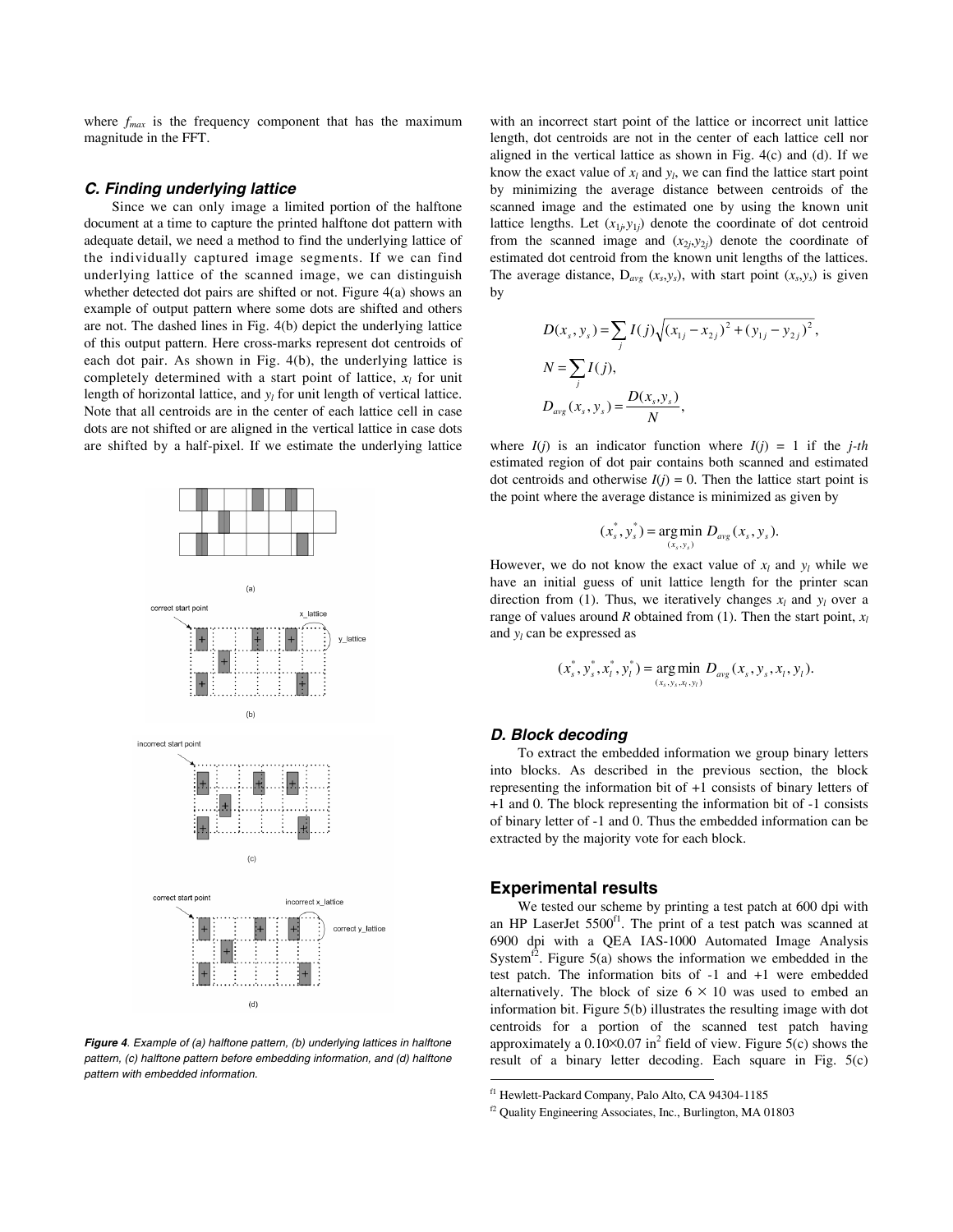corresponds to the dots in Fig. 5(b). As shown in Fig. 5(c), we could correctly detect 82 binary letters of -1 that implies that the dot is not shifted and could correctly detect 69 binary letters of +1 that indicates that the dot is shifted. 3 binary letters of -1 was falsely detected when the dot is shifted and 2 binary letters of  $+1$ was falsely detected when the dot is not shifted. There were 4 missed dots. Thus, we could correctly find 151 binary letters out of 160 embedded binary letters. From the detected binary letters, we extracted the embedded information on a block basis. Since the block of size  $6 \times 10$  was used to embed an information bit and a dot is formed in pairs in AM/FM halftoning, cells of size  $6 \times 5$ corresponds to a block in Fig. 5(c). The extracted information bits are shown in Fig. 5(d). We correctly extracted 29 bits out of 30 bits and 1 bit was undetermined. For the test patch, we extracted the embedded information from 10 portions and we could correctly extract 242 bits out of 250 bits and 8 bits were undetermined. There was no incorrectly extracted information.

| $-1$ | $+1$ | $-1$ | $+1$ | $-1$ |
|------|------|------|------|------|
| $+1$ | $-1$ | $+1$ | $-1$ | $+1$ |
| $-1$ | $+1$ | $-1$ | $+1$ | $-1$ |
| $+1$ | $-1$ | $+1$ | $-1$ | $+1$ |
| $-1$ | $+1$ | $-1$ | $+1$ | $-1$ |
| $+1$ | $-1$ | $+1$ | $-1$ | $+1$ |
|      |      |      |      |      |





 $(c)$ 

| $-1$ | $+1$ | $-1$ | $+1$ | $-1$ |
|------|------|------|------|------|
| $+1$ | $-1$ | $+1$ | $-1$ | $+1$ |
| $-1$ | $+1$ | $-1$ | $+1$ | $-1$ |
| $+1$ | $-1$ | $+1$ | $-1$ | $+1$ |
| $-1$ | $+1$ | $-1$ | $+1$ | $-1$ |
| $+1$ | $-1$ | $+1$ | $-1$ | 0    |
|      |      | (d)  |      |      |

**Figure 5**. (a) Embedded information on blocks, (b) portion of scanned patch with embedded information, (c) extracted binary letters, and (d) extracted information on blocks.